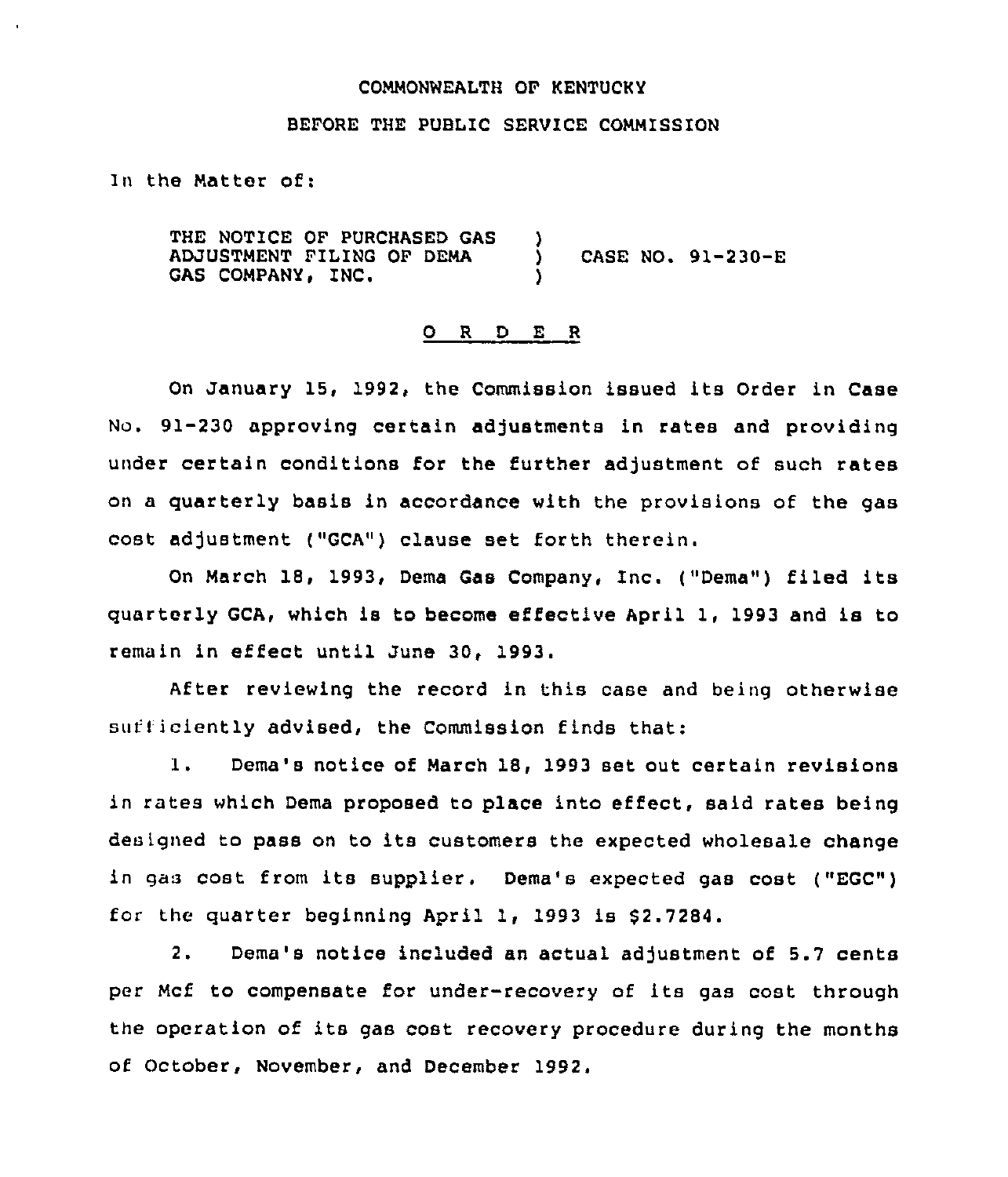3. Deme did not propose a refund adjustment.

4. The combined effect of the above adjustments ia Dema's gas cost recovery rate ("GCR") in the amount of \$2.7854 per Mcf. a decrease of 56.27 cents per Ncf from its last approved rates.

5. Dema's adjustment in rates, set out in the Appendix to this Order pursuant to the GCA provisions approved by the Commission in its Order in Case No. 91-230 dated January 15, 1992, is fair, just, and reasonable, in the public interest, and should be effective with gas supplied on and after April 1, 1993.

IT IS THEREFORE ORDERED that:

1. The rates in the Appendix, attached hereto and incorporated herein, are fair, just, and reasonable and are approved effective with gas supplied on and after April 1, 1993.

2. Within <sup>30</sup> days of the date of this Order, Dema shall file with this Commission its revised tariffs setting out the rates authorised herein.

Done at Frankfort, Kentucky, this 29th day af March, 1993

PUBLIC SERVICE COMMISSION

 $\frac{2}{\sqrt{2}}$ Chairman Cleanas UL CDure

Commissioner '

ATTEST:

Executive Director